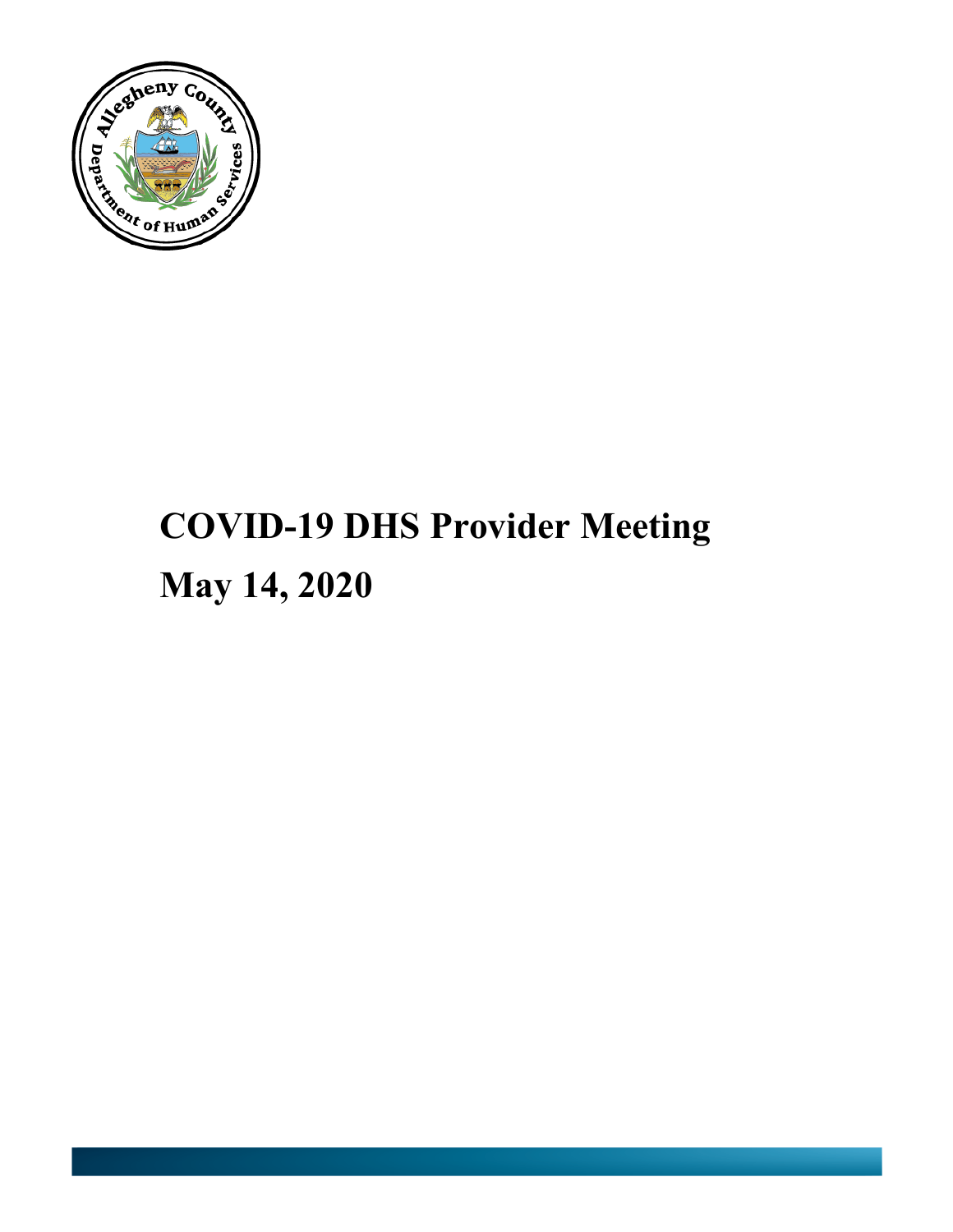# **General Information**

As of the time of this meeting (5-14-2020 at 4:30 pm) there are 1,551 confirmed cases and 159 deaths in the County.

- The Health Department's dashboard provides additional information.
- The Hospital Association of Pennsylvania's dashboard shows information such as bed utilization.

As a reminder, we invite you to submit your ideas about how to help people in Allegheny County at https://neighborland.com/alleghenycounty/home?preview=c9ad1489989a4c44

• We are very excited about the response – so far, we've had about 5,000 visits to the site. Please keep sharing the link!

Learn what you can do to increase civic participation at the following webinars:

- The Basics & New PA Voting Laws May 15 at 3 pm
- Vote by Mail & High School Voting May 22 at 3 pm
- Get-out-the-vote & U.S. Census Tips May 29 at 3 pm
- Register here: www.tinyurl.com/everybodycountseverybodyvotes

Lance Chimka, Director, Allegheny County Economic Development joined the call to talk about the county's economic recovery plan to help residents, businesses and municipalities:

- Phase 1 "Safety Net" (Now)
	- o Supporting agencies that are assisting our most vulnerable populations
		- Focus on homelessness outreach and food access—responding to process changes and increasing need
	- o Challenges: the County hasn't yet received the CARES Act money; navigating remote work transition
	- o Is working with the city, combining ESG and CD related funds and putting out an RFP soon to which providers are invited to reply. This pool of funds, totaling about \$12 million, can also cover incurred costs.
- Phase 2 "Stabilize"
	- o Small business stabilization and reopening
		- § 20,000 businesses (out of our 25,000 businesses) have 20 or fewer employees and have had trouble accessing earlier federal funding.
		- We need to help business absorb costs and restart.
	- o Housing security
		- Rental assistance, eviction assistance, foreclosure avoidance
		- When the court eviction moratorium runs out, this problem will increase. We will need to stave off a wave of housing insecurity.
- Phase 3 "Stimulus"
	- o Grow the economy again
		- Focus on most affected industries: hospitality and food, manufacturing, construction and retail to help them bounce back as quickly as possible
	- o Municipal budget support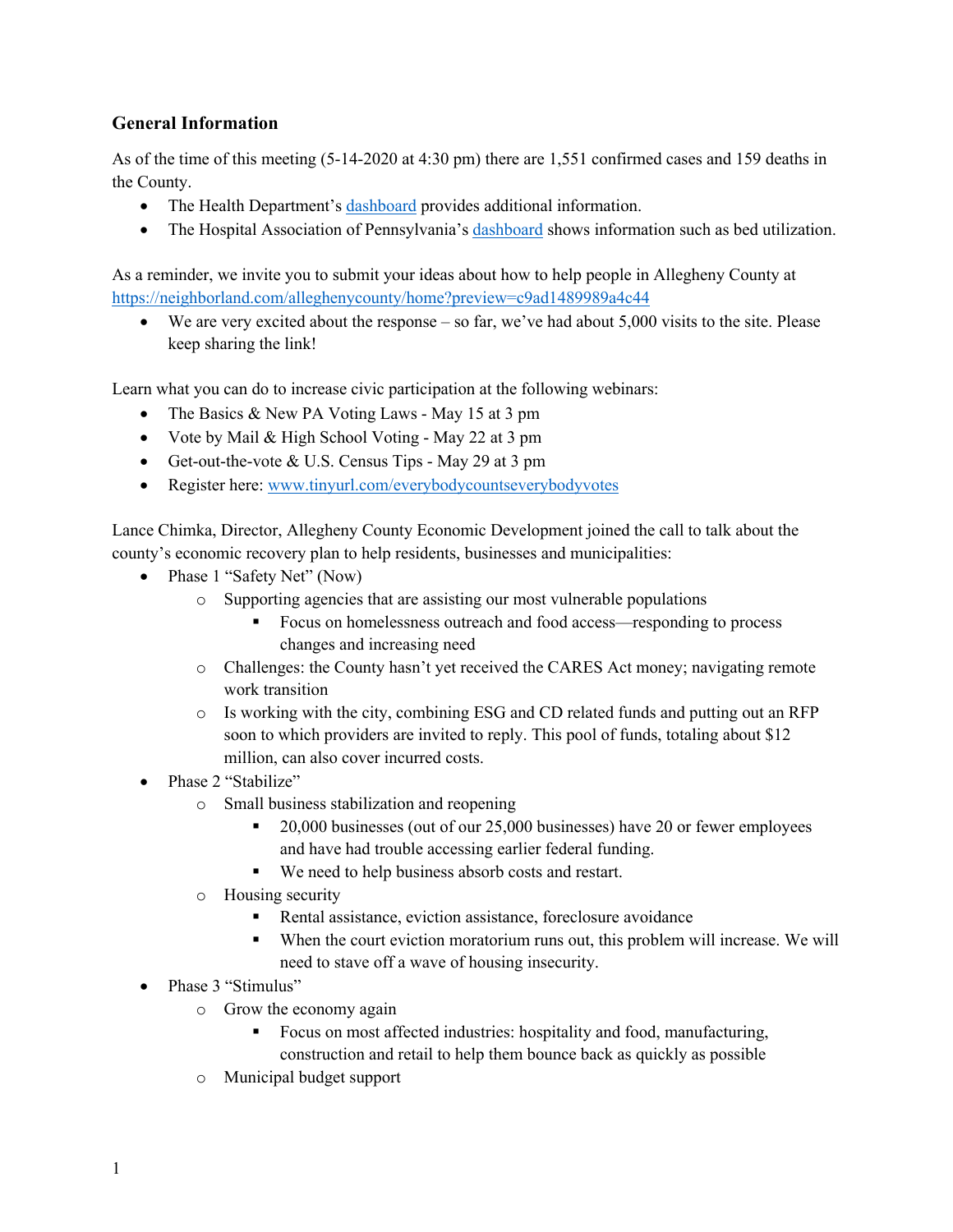■ Fund infrastructure projects — we will cover the capital costs for municipalities in dire circumstances

Overall Economic Outlook

- He remain optimistic we have outperformed peer cities in past recoveries and are poised to do the same now
	- o We have a diversified regional economy
	- o Compared to 2008, when the robotics/tech sectors were very nascent, we are now a tech hub, so our prospects have improved.
	- o Our healthcare systems are large and strong.
	- o Our manufacturing base is strong and has an opportunity to expand to meet supply chain needs.
	- o Brookings published s study about economic vulnerability by metro areas. Pittsburgh was near the top of the resiliency list!

Rayid Ghani of Carnegie Mellon University joined the call to discuss CMU's work to inform state policy around the COVID-19 response.

- Several CMU departments collaborated to help support reopening decisions to minimize diffusion of the virus while maximizing return to work and minimizing long term economic impact.
- They developed data driven support tools to inform the state's decision-making.
- They used publicly available data like Census and BLS and combined them with health data. They are also working on getting access to additional data sets (e.g., unemployment claims).
- They focus on risks and how to manage them: COVID case risk; ICU capacity risk; population density risk; population age risk; and re-opening contact risk.
	- o Allegheny County is at the lower end of the scale on most risks, except:
		- Our reopening contact risk is mid-to-high.
		- Our population density risk is high.
- They are moving toward answering more micro-level questions—identifying people who are most at-risk of long-term unemployment, staying on or returning to public benefits.

DHS looked at six reopening metrics from various sources, using publicly available data, and assessed Allegheny County's performance. Allegheny County is meeting most of these, except:

- ICU Bed capacity: we are a little below where CDC and WHO recommends (at least 30% of ICU beds available in case of a surge of need); we are at about 27% available today.
- We are also below in diagnostic testing capacity (the Harvard Global Health Institute recommends 152 tests per 100,000, we are not close to this one).

Please advise your clients of the health insurance deadline for furloughed/displaced workers:

- Furloughed workers have 60 days from the end of their health insurance coverage to enroll in the Affordable Care Act marketplace, which can offer some of the lowest cost options. If people don't take advantage of that 60-day window, then they will be forced to wait until this fall to apply and their coverage won't begin until January 2021. https://www.healthcare.gov/getcoverage
- Consumer Health Coalition, a local non-profit, can help people navigate the process and can be reached at 412-456-1877.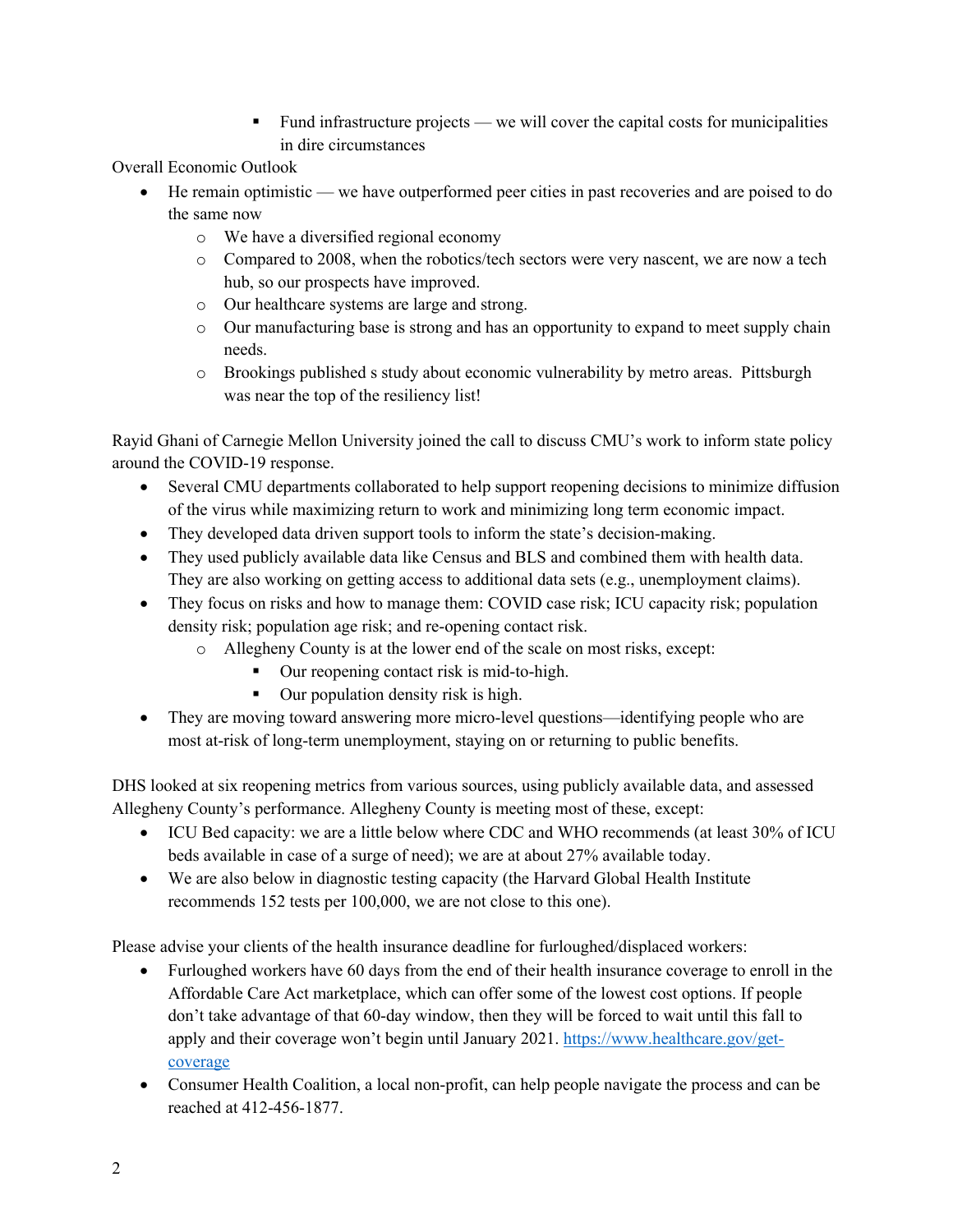• The Allegheny County Health Department publishes a Guide to Health Care Resources for people who are Underinsured and Uninsured. https://www.alleghenycounty.us/uploadedFiles/Allegheny\_Home/Health\_Department /Programs/Chronic\_Disease\_Prevention/Insuredlinked.pdf

New DHS Draft Guidance

We have drafted two sets of guidance:

- Workplace Safety Guidance
	- o Consistent with PA DOH's April 15, 2020 workplace safety order
	- o This guidance seeks to build consensus across human service systems about minimum required safety protocols that are consistent with PA DOH's order and are needed for providers conducting in-person operations in the Yellow Phase.
	- o Main points include:
		- Mask-wearing
		- Positive or probable case protocols
		- Temperature check protocol
		- Social Distancing
- Updates to DHS's prior guidance regarding 24/7 residential settings
	- o Sets forth a new communication protocol among providers, DHS and ACHD, to promote effective coordination when there is a suspected case in your program
	- o Provides additional detail in DHS's offsite isolation referral process
	- o Offers suggestions of how to help clients meet the new restrictions of living with this pandemic

The drafts were sent out for your review. To submit comments on these drafts, please email DHS-COVID19Planning@alleghenycounty.us and write "Guidance feedback" in the subject line.

We are continuing to improve our website, located at www.bit.ly/COVID19DHSProviders.

- The Operational Changes Tracker is now live.
- You can reach us by email at  $DHS-COVID19$  planning @allegheny county.us. We will answer all questions and elevate issues to inform the network.
- Please submit stories and photos of how you are meeting needs during this time to Evelyn.Whitehill@AlleghenyCounty.US

# **Legislative/Policy Updates**

Federal Updates

- 5th federal stimulus bill: House Democrats introduced a \$3 trillion bill and are expected to vote on it tomorrow.
	- o Includes \$850b to support state and local governments as well as funding for human services programs, another round of Economic Impact Payments and much more.
	- o Unfortunately, the bill is a "non-starter" in the Senate; Senate Republicans are working quietly on their own bill.

State and local updates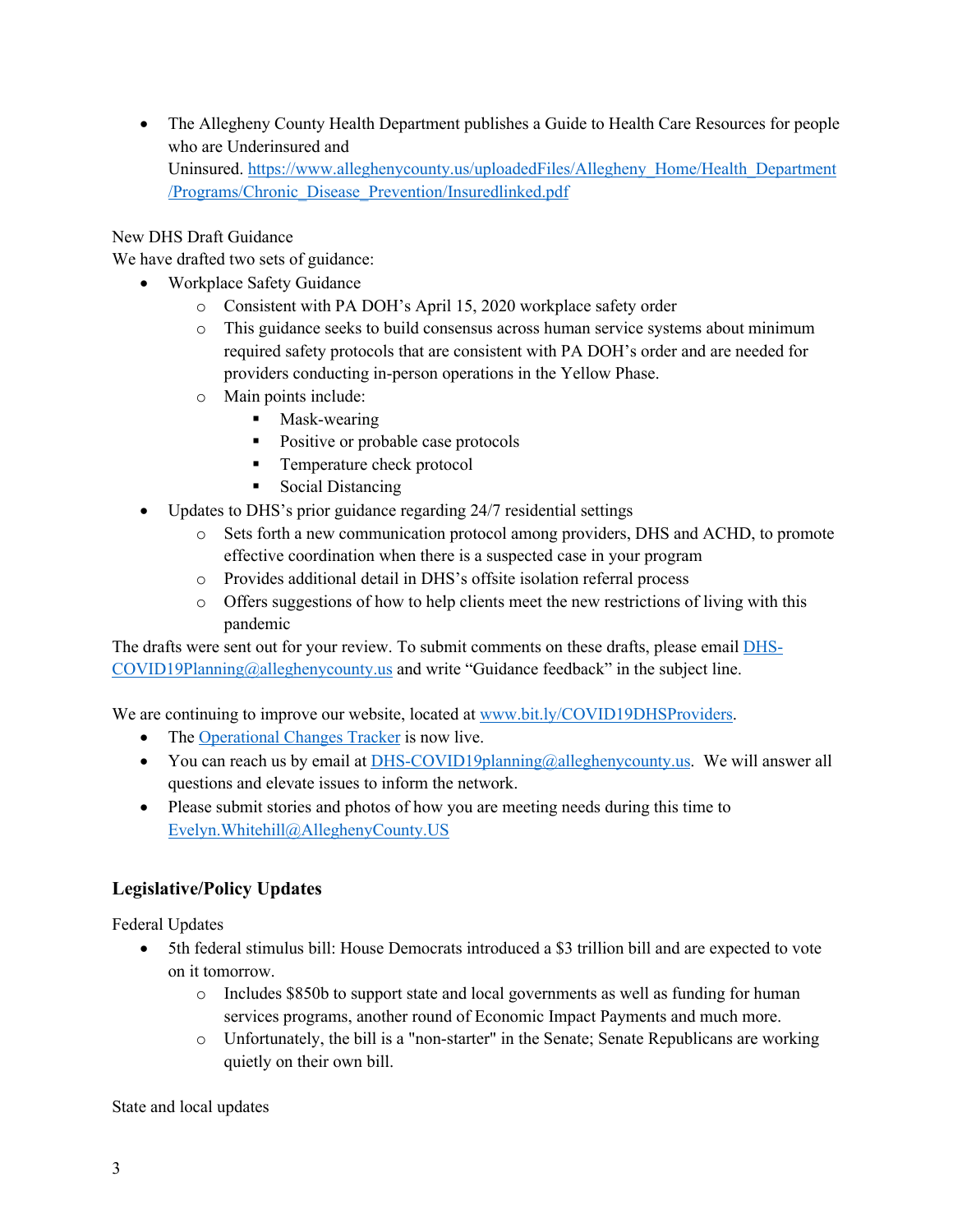- PA Budget discussions are not progressing in current climate. It is unclear where House and Senate Republicans stand on the Governor's Budget.
	- o Senate Republicans are suing Gov. Wolf in Commonwealth Court over business waiver program.
	- o Intense partisan divide in Harrisburg over support for "rogue" counties attempting to reopen more quickly than Gov. Wolf's orders.
- This week, the Wolf Administration announced a decision to shift implementation of key provisions in the Family First Prevention Services Act from October 2020 to July 2021.
	- $\circ$  The federal legislation was enacted in 2018 to increase investments in child welfare prevention services and focus on family-based foster care when out-of-home placements are necessary.
	- o Planning for implementation continues at the County and State levels.
- City of Pittsburgh faces a 25% revenue shortfall for March and April, totaling \$31m. This is true in lots of other municipalities throughout the region.
- Pittsburgh City Council passed an ordinance to expand the city's anti-discrimination code to include citizenship status and language as protected classes for housing and public accommodation, to protect immigrant communities.

# **Food**

SHIM is holding a Drive-up Food Distribution at South Hills Village this Saturday, May 16<sup>th</sup>, from 11 am -1 pm.

Farmers to Families Food Box Program

- We will receive a huge influx of produce into our region.
- It will be distributed through the food bank's existing networks.

The Food Access Call is on Tuesdays at 3:30 pm. Call-in information can be found in the slide presentation.

# AAA food information

- Grab and Go Meals
	- $\circ$  We got this off the ground quickly and now serve 849 participants with 4369 meals being delivered each week!
- Home Delivered Meals
	- o Participants increased from 1936 in the week of March 1st to 2269 in the week of April  $27<sup>th</sup>$ .

# **Program Updates**

# AAA

- OPTIONS
	- o We are serving a very comparable number now compared to December 2019.
- Caregiver Support
	- o Has grown during the pandemic
- Personal Care and Home Support Services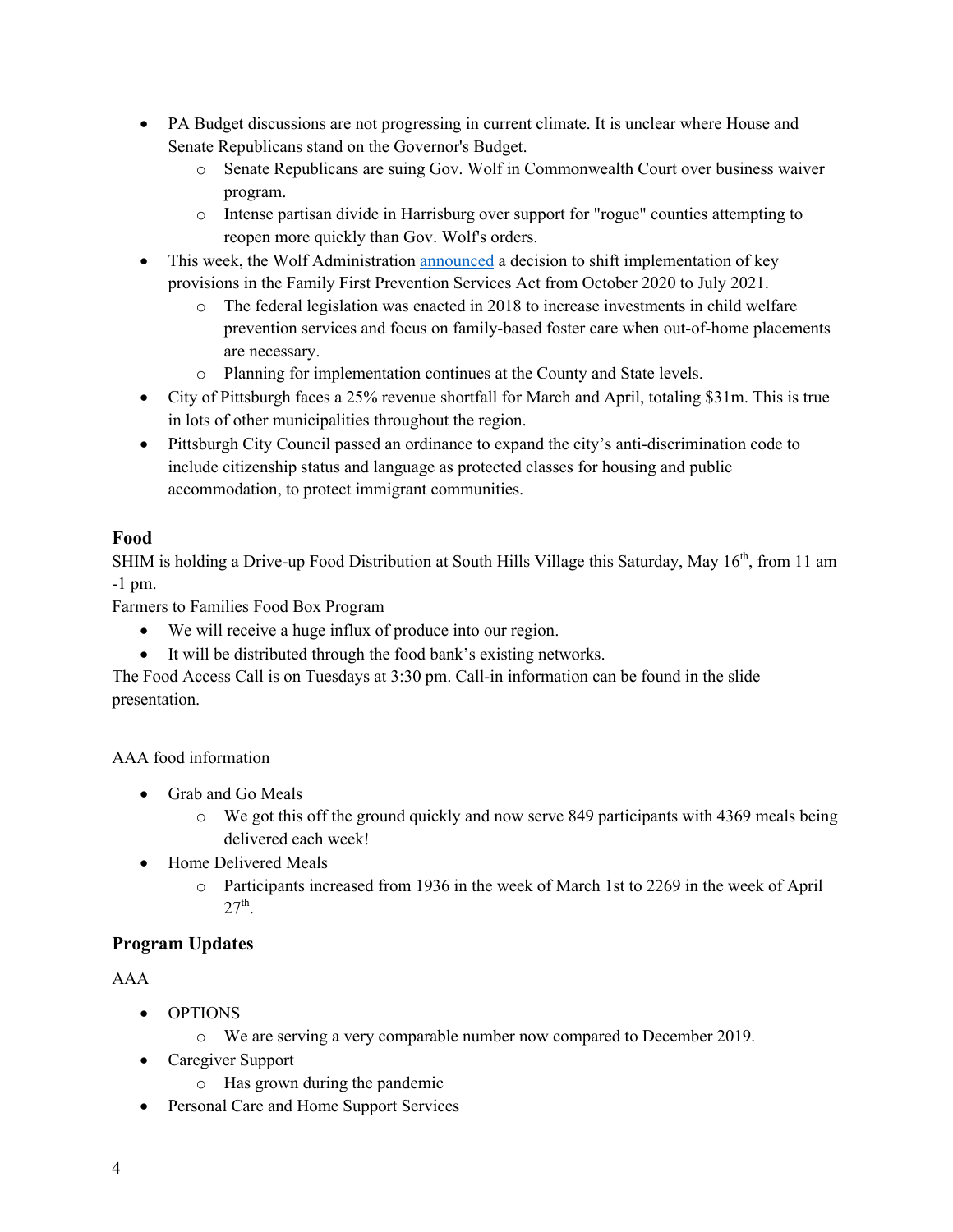o Remained steady throughout COVID, with just a slight dip in April; projected to increase in May

#### OCS

- For childcare resources, please share ELRC contact information ( $\text{elrc5}(a)$ alleghenycounty.us or 412-350-3577).
	- o Not every childcare program will open immediately, it will be a slow process over the next several weeks.
	- o Trying Together has been hosting weekly roundtables with hundreds of providers.
	- o Early Learning Resource Center and Trying Together shared Health and Safety Guidance for Early Learning Programs with providers this week.
	- o Trying Together is working with providers to ensure that everyone has necessary supplies.
	- o Some childcare programs have school age spots available in addition to early childhood spots.
- We have moved employment information and resources to our website.
- Homeless network
	- o Economic Impact Payments
		- Homeless providers report 364 individuals have requested an economic impact payment from the IRS so far. Please contact Peter Harvey (Peter.Harvey@allghenycounty.us) for additional information; paper checks are still available.
	- o National Alliance to End Homelessness has compiled a 7-part learning series.
		- § Click here to register. Registration is free for the first 2500 participants.
	- o As a reminder, the Family Quarantine and Isolation space is open!
		- § 2- and 3-bedroom apartments for families from the homeless system or CYF
		- To make a referral, contact Remy Harris (Remy.Harris@alleghenycounty.us).
	- o As a reminder, we have gotten our first delivery of client cell phones.
		- Contact Gabe Krivosh (Gabriel.Krivosh@alleghenycounty.us) for more information.
	- o Provider Network Meeting is held every Tuesday at 9:30 am. Call-in information can be found in the slide presentation.

# Behavioral Health

- May is Mental Health awareness month. Here are a few highlighted resources:
	- o State set up a mental health awareness website: http://mha2020.org/
	- o Earlier this year, Governor Wolf launched "Reach Out PA: Your Mental Health Matters."
	- o DHS also announced a statewide support and referral help lines
- SAMHSA drafted a Personal Protection Letter for providers, indicating that we are an essential service in this pandemic.
- SUD
	- o DDAP is seeking client feedback on confidentiality practices through the SUD Confidentiality Requirements Survey.
	- o DDAP ASAM Trainings are being offered for each level of care.